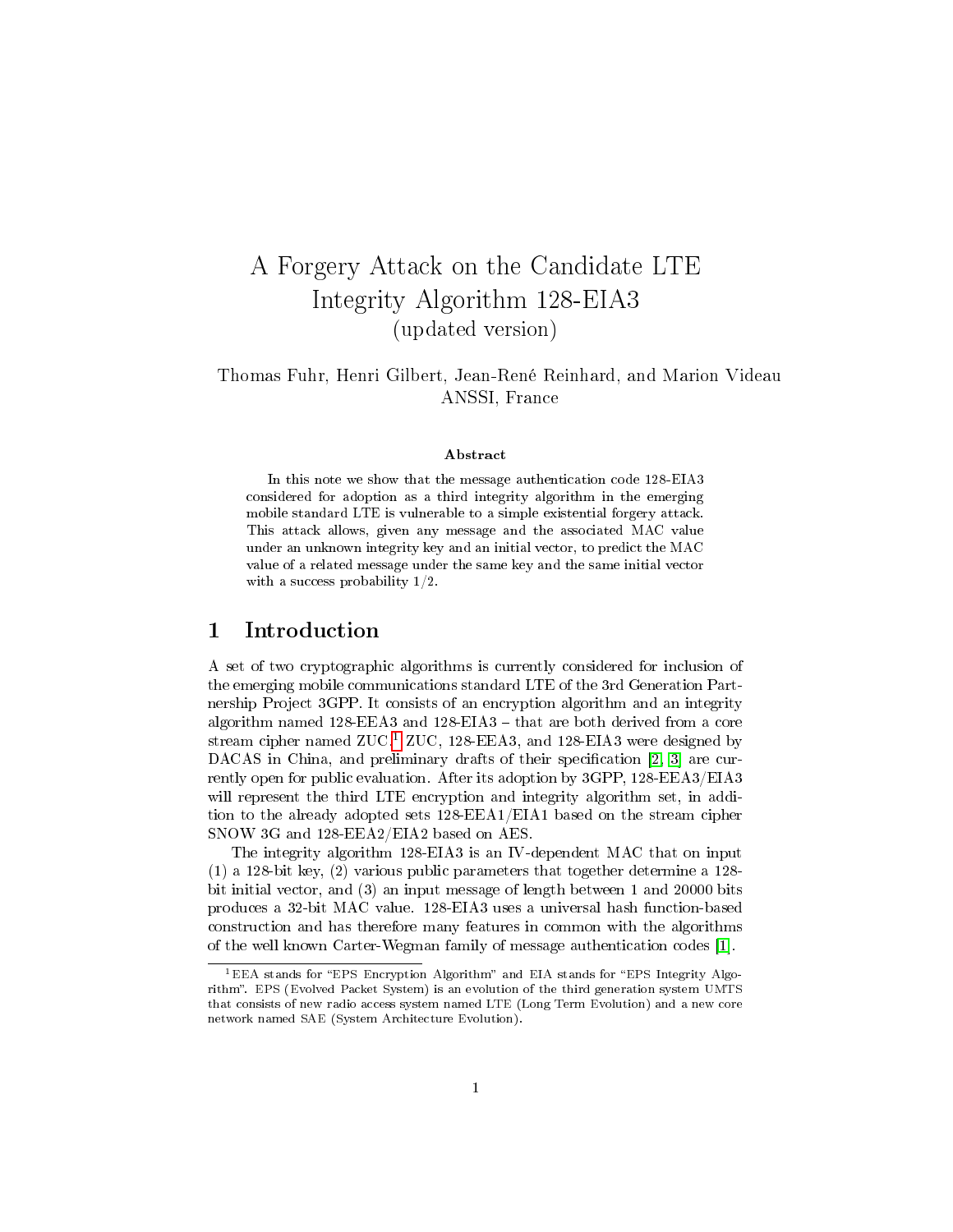In this note we show that 128-EIA3 is vulnerable to a simple existential forgery attack that allows, given any known message M, any known (or even unknown) initial vector, and the associated MAC under an unknown key, to predict with a success probability  $1/2$  the MAC value associated with a new message  $M' \neq M$  derived from M, the same initial vector, and the same unknown key. This attack is generic, it does not rely on any specific feature of ZUC and works with any underlying stream cipher. It exploits a subtle deviation of 128-EIA3 from the requirements of the Wegmann-Carter paradigm: the mechanism used to generate masking values applied to the output of the universal hash function underlying 128-EIA3 does not match the model used in the proofs. While the latter requirements can be informally summarised in saying that mask values must behave as one-time masks, 128-EIA3 masks do not behave this way. As will be shown in the sequel, distinct 128-EIA3 mask values are not necessarily independent. Consequently, the arguments from [\[6\]](#page-6-1) and [\[7\]](#page-6-2) that are invoked in [\[4\]](#page-6-3) to infer bounds on the success probability of forgery attacks from the properties of the universal function of 128-EIA3 are not applicable.

Outline of this note. In Section [2,](#page-1-0) we give a short description of the 128-EIA3 algorithm. We then describe the attack in Section [3.](#page-2-0) In Section [4](#page-3-0) we discuss the reasons why the security proofs for related constructions by Krawczyk [\[6\]](#page-6-1) and Shoup [\[7\]](#page-6-2) do not guarantee the security of 128-EIA3 and we give some evidence that a simple modification of the specification of 128-EIA3 might suffice to thwart the attack.

Notation. Throughout this note we are using the following notation.

- $S$  is a stream cipher
- $W^{(i)}$  denotes the *i*-th bit of a 32-bit word W
- For a 32-bit word  $W = (W^{(0)}, \ldots, W^{(31)})$  and integers a and b between 1 and 31,  $W \ll a$  and  $W \gg b$  denote the  $(32-a)$ -bit word, resp. the  $(32-b)$ bit word that results from a left shift of  $W$  by  $\alpha$  positions, resp. the right shift of W by b positions.<sup>[2](#page-1-1)</sup> More in detail  $W \ll a = (W^{(a)}, \ldots, W^{(31)})$ .

### <span id="page-1-0"></span>2 Description of the 128-EIA3 Integrity Algorithm

128-EIA3 makes a black box use of a stream cipher to generate a keystream from a key and an initial value. A stream cipher  $S$  is an algorithm that takes as input a  $k$ -bit key  $IK$  and an  $n$ -bit initialisation value  $IV$  and outputs a binary sequence  $b_0, \ldots, b_i, \ldots$  named the keystream. The keystream is used to compute

<span id="page-1-1"></span><sup>&</sup>lt;sup>2</sup>We are thus using the same somewhat unusual convention as a in  $\left[3\right]$  for defining the symbol " $\gg$ " as a "shift and truncate" rather a mere shift. This is motivated by the fact that this convention is more convenient for presenting the attack of Section 2.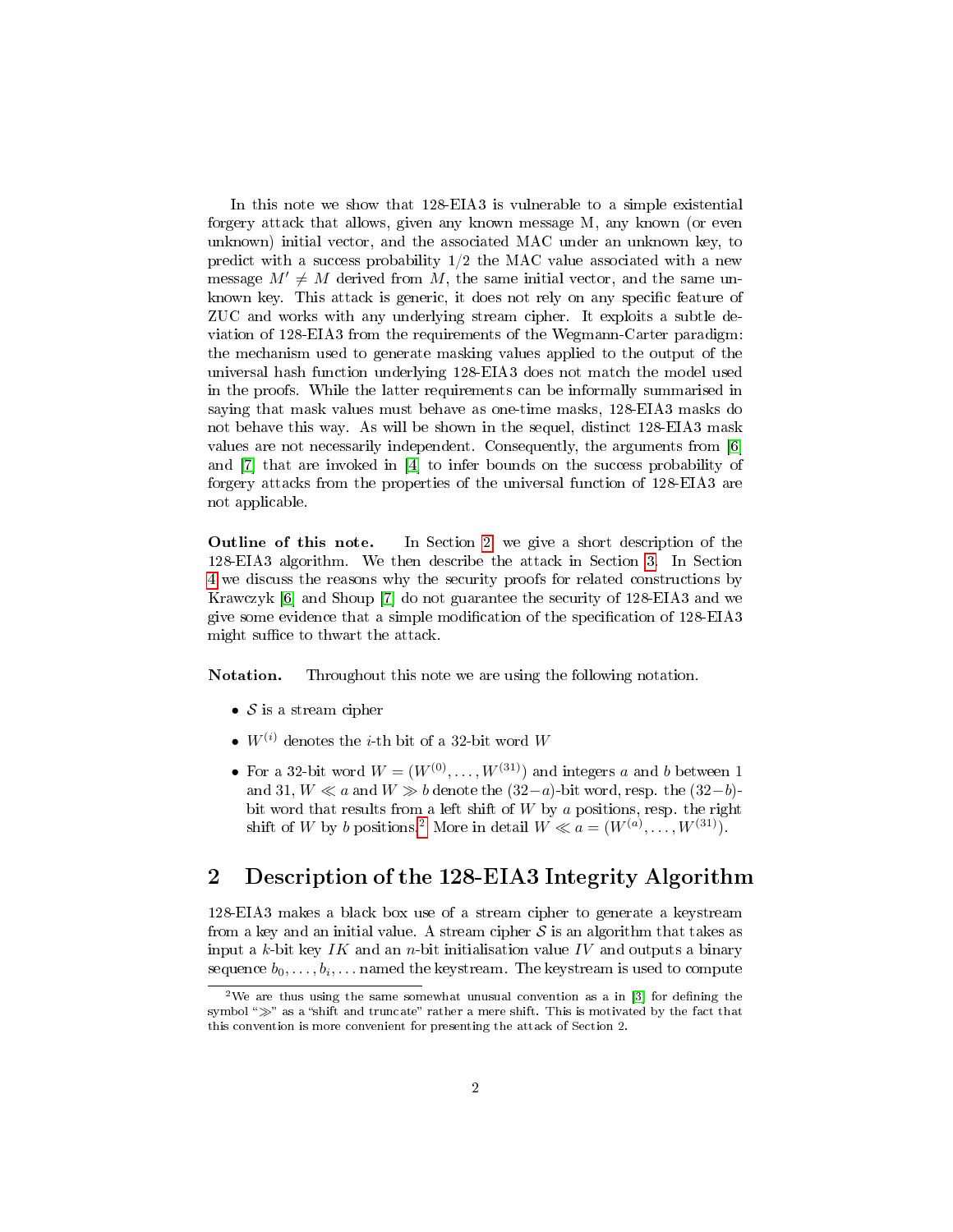a 32-bit MAC value  $Tag$  according to the following procedure:

Algorithm 1 The 128-EIA3 MAC algorithm

Input:  $IK \in \{0,1\}^k$ ,  $IV \in \{0,1\}^n$ ,  $\ell \in \mathbb{N}^*$ **Input:**  $M = (m_0, \ldots, m_{\ell-1}) \in \{0, 1\}^{\ell}$  $(b_0, \ldots, b_{\ell+63}) \leftarrow \mathcal{S}(IK, IV)|_{\ell+63}$  $Tag = 0$ for  $i = 0$  to  $\ell - 1$  do  $W_i \leftarrow (b_i, \ldots, b_{i+31})$ if  $m_i = 1$  then  $Tag \leftarrow Tag \oplus W_i$ end if end for  $W_{\ell} \leftarrow (b_{\ell}, \ldots, b_{\ell+31})$  $Tag \leftarrow Tag \oplus W_{\ell}$  $W_{mask} \leftarrow (b_{\ell+32}, \ldots, b_{\ell+63})$  $Tag \leftarrow Tag \oplus W_{mask}$ return Tag

In other words the MAC value T associated with  $IK, IV$ , and an  $\ell$ -bit message  $M$  is derived by accumulating (for a set of positions  $i$  determined by the message bits and the message length) 32-bit words  $W_i = (b_i, \ldots, b_{i+31})$ extracted from the keystream by applying it a  $32$ -bit "sliding window":

$$
T=(\bigoplus_{i=0}^{\ell}m_iW_i)\oplus W_{\ell}\oplus W_{mask},
$$

where  $W_{mask} = W_{\ell+32}$ . The parameter lengths used in 128-EIA3 are the following:  $k = n = 128$ ; *l* is between 1 and 20000.

#### <span id="page-2-0"></span>3 An Existential Forgery

128-EIA3 has some specific properties that we will now exploit to transform a valid MAC  $Tag$  for a message  $M$  into a valid MAC for a message  $M'$  related to M.

First, we can notice that the keystream words  $W_i$  corresponding to message bits  $m_i$  are not independent from each other. More precisely, we have  $W_{i+1} = ((W_i \ll 1), b_{i+32}).$ 

Moreover the "one-time masks"  $W_{mask}$  associated with identical values of IV but different message lengths are also related. Let us suppose that  $W_{mask}$  is the one-time mask generated for the input  $(M, IV)$  and  $W'_{mask}$  is the one-time mask generated for the input  $(M', IV)$ . If  $length(M') - length(M) = \Delta \ell$  with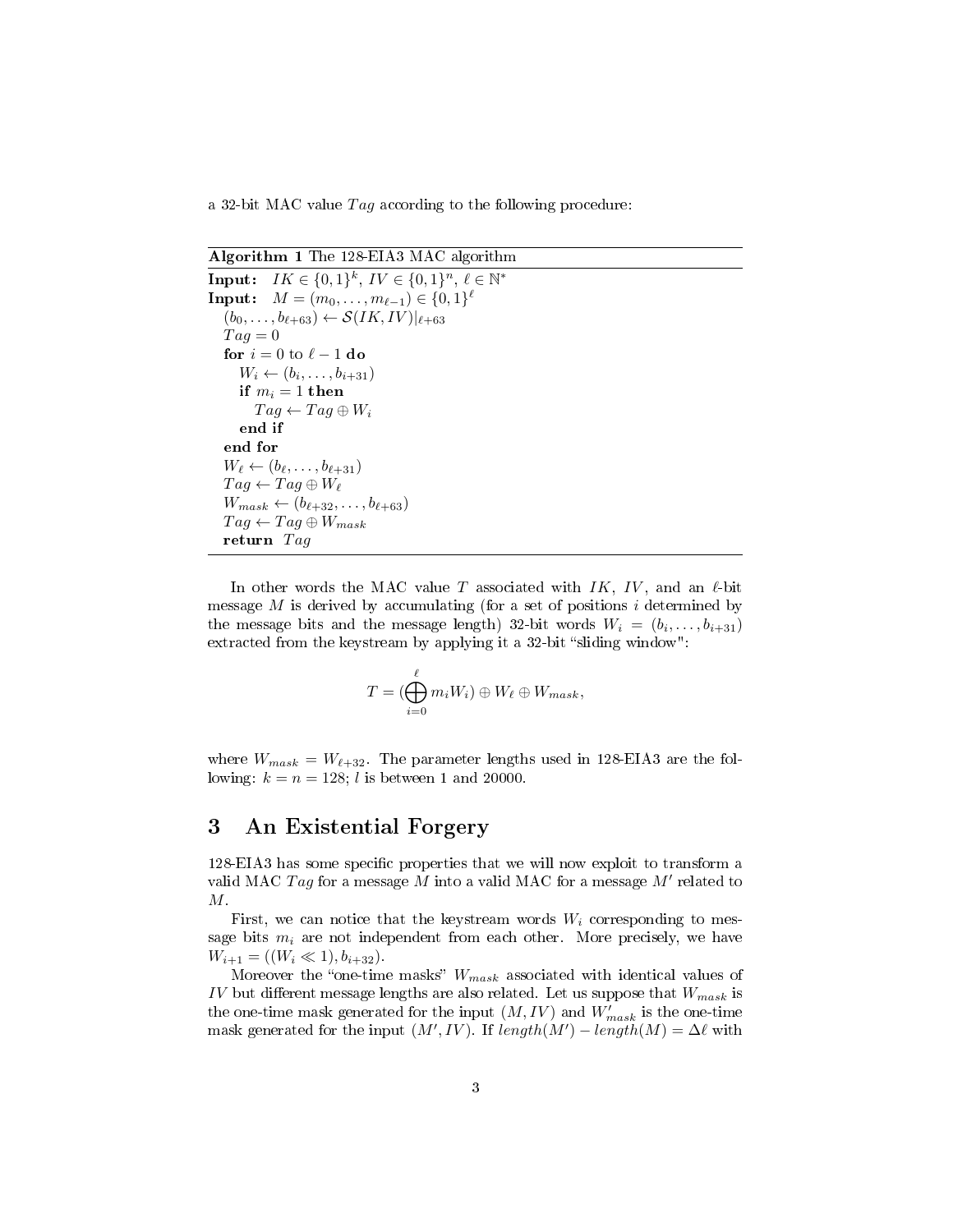$0 < \Delta \ell < 32$ , we have  $W'_{mask} = (W_{mask} \ll \Delta \ell, \beta_0, \ldots, \beta_{\Delta \ell-1})$ , for some bit values  $\beta_i$ .

We can now describe our forgery attack. Let us suppose that the adversary knows a valid MAC value T for a given message  $M = (m_0, \ldots, m_{\ell-1})$  of length  $\ell$  bits and a given IV value IV. This MAC can be transformed into a candidate value MAC T' for the  $\ell + 1$ -bit message  $M' = (0, m_0, \ldots, m_{\ell-1}),$  the same IV value IV, and the same key IK that is valid with probability  $1/2$  as detailed hereafter.

Let us analyse what happens during the computation of the MAC for  $M'$ and IV. The generated keystream  $b_0, \ldots, b_{\ell+64}$  is the same as the keystream that was used to compute T, with one extra bit  $b_{\ell+64}$ . As a consequence, the words  $W_i, 0 \leq i \leq \ell$  are identical. The one-time mask used is  $W'_{mask}$  =  $(b_{\ell+33}, \ldots, b_{\ell+64}) = ((W_{mask} \ll 1), b_{\ell+64}).$  T' is then given by the following formula :

$$
T' = (\bigoplus_{i=0}^{\ell} m'_i W_i) \oplus W_{\ell+1} \oplus W'_{mask}
$$
  
\n
$$
= (\bigoplus_{\ell=1}^{\ell-1} m_i W_{i+1}) \oplus W_{\ell+1} \oplus W'_{mask}
$$
  
\n
$$
= (\bigoplus_{i=0}^{\ell-1} m_i ((W_i \ll 1), b_{i+32})) \oplus (W_{\ell} \ll 1, b_{\ell+32}) \oplus ((W_{mask} \ll 1), b_{\ell+64})
$$
  
\n
$$
= ((\bigoplus_{i=0}^{\ell-1} m_i W_i) \oplus W_{\ell} \oplus W_{mask}) \ll 1, \beta)
$$
  
\n
$$
= (T \ll 1, \beta)
$$

 $(T \ll 1, \beta)$  is thus a valid MAC for M' and IV. Knowing T, the adversary only needs to guess the value of bit  $\beta$ , which happens with probability 1/2.

This attack can then be generalized by recurrence to generate a valid MAC for  $(0^r||M)$ , with probability  $2^{-r}$ , when  $r < 32$ : the corresponding tag is then  $T_r = ((T \ll r), \beta_0, \ldots, \beta_{r-1})$  for some value of bits  $(\beta_0, \ldots, \beta_{r-1}).$ 

Equivalently, we have that  $T = (\alpha_0, \ldots, \alpha_{r-1}, T_r \gg r)$ . This equation enables an adversary to transform a valid MAC  $IV, T_r$  for  $(0^r || M)$  into a valid MAC for  $M$  with probability  $2^{-r}$ .

The attack was checked for  $r = 1$  and larger values of r on a few example values, using the implementation programs provided in annexes of the specification documents [\[2,](#page-5-0) [3\]](#page-6-0).

#### <span id="page-3-0"></span>4 Partial Flaw in 128-EIA3 Security Arguments

The Design and Evaluation Report [\[4\]](#page-6-3) erroneously invokes the security proofs of [\[7\]](#page-6-2) to infer that in the case of 128-EIA3, no forgery of a new message can succeed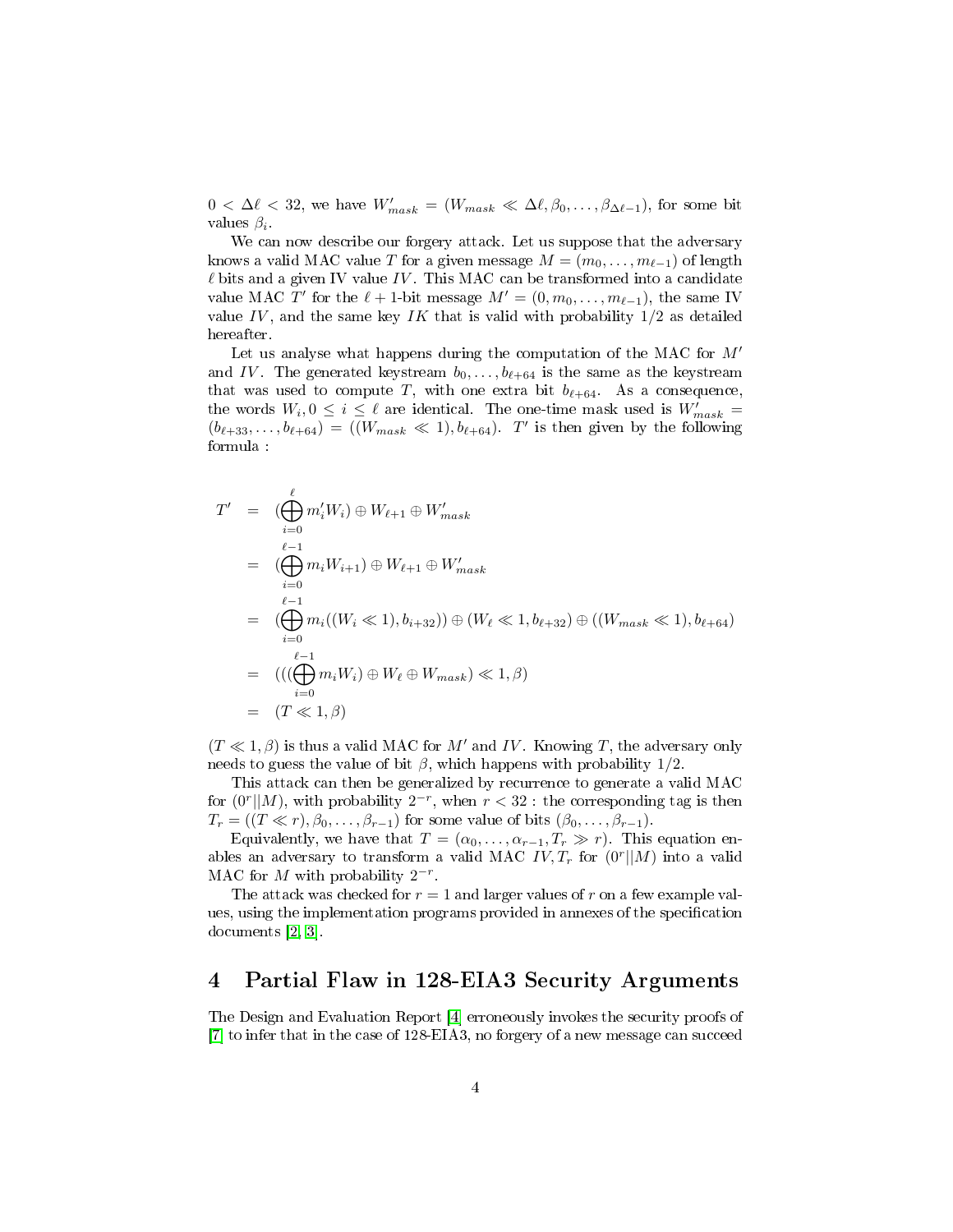with probability higher than  $2^{-32}$  from the fact that the algorithm makes use of an  $\varepsilon$  almost xor universal ( $\varepsilon$ -AXU) family of hash functions with  $\varepsilon = 2^{-32}$ .

A family of hash functions  ${H_K}_{K \in \{0,1\}^k}$  of range  ${0,1}^t$  is  $\varepsilon$ -AXU if for any two distinct messages M, M' in  ${0, 1}^*$  and any  $c \in {0, 1}^t$ 

$$
Pr_{K \in \{0,1\}^k}[H_K(M) \oplus H_K(M') = c] \leq \varepsilon.
$$

In [\[4\]](#page-6-3), a proof is given that for any value of  $IV$ , the family of hash functions used in 128-EIA3, i.e. the intermediate value obtained in the MAC computation associated with key K just before before the exclusive or with  $W_{mask}$  is  $\varepsilon$ -AXU with  $\varepsilon = 2^{-32}$ .

As far as we know, the first construction of a secure MAC using  $\varepsilon$ -AXU hash functions has been issued by Krawczyk [\[6\]](#page-6-1), who proves that given  $H_K(M) \oplus r$ for secret uniformly drawn values of  $K$  and  $r$ , an adversary cannot determine  $H_K(M')\oplus r$  with probability higher than  $\varepsilon$ . What makes our attack work in the case of 128-EIA3 is that the one-time masks used for messages  $M$  and  $M'$ of distinct lengths are different but related. In  $[6]$  Krawczyk does not address the one-time mask generation issue.

In [\[7\]](#page-6-2), Shoup gives a security proof for a MAC algorithm where  $MAC(m) =$  $(r, F(r) \oplus H_K(M))$ , where F is a pseudo-random function. In the case of 128-EIA3, r can be viewed as the IV of the stream cipher  $S$  (up to the minor difference that  $IV$  is not a fully random value). It seems reasonable to assume that the keystream is a pseudo-random function of the  $IV$ . However, the mask computation also involves the message length and leads to distinct, but related mask values, for identical  $IVs$  and different message lengths. Therefore the proof does not apply.

A slight variant of 128-EIA3. Let us then consider the slightly modified MAC described in Algorithm [2,](#page-5-2) that is quite similar to 128-EIA3 and requires the same number of keystream bits and the same amount of computation  $-$  the single differences being that the mask value consists of the first keystream bits and the universal hash function output value is derived from the subsequent keystream bits.

The attack of Section 3 does no longer work against this "tweaked" version of 128-EIA3, and the main reason why Shoup's proof is not applicable also disappears. However, the  $\varepsilon$ -AXU hash function also depends on the IV, which is not the case in Shoup's proof - that would thus need being adapted to take this property into account. Moreover, this proof does not guarantee what happens when the number of verification requests exceeds  $2^{32}$ , or when IVs can be reused - for instance because a message M and the associated 32-bit MAC T transmitted by a sending entity is observed and a trial substitution by an adversary of  $(M, T)$  by a distinct pair  $(M', T')$  happens to be accepted at the receiving side, following an attack scenario considered in [\[5\]](#page-6-4). Thus some unwanted properties might well still hold for the "tweaked" 128-EIA3. Therefore, while the above example suggests that minor modifications to  $128$ -EIA3 might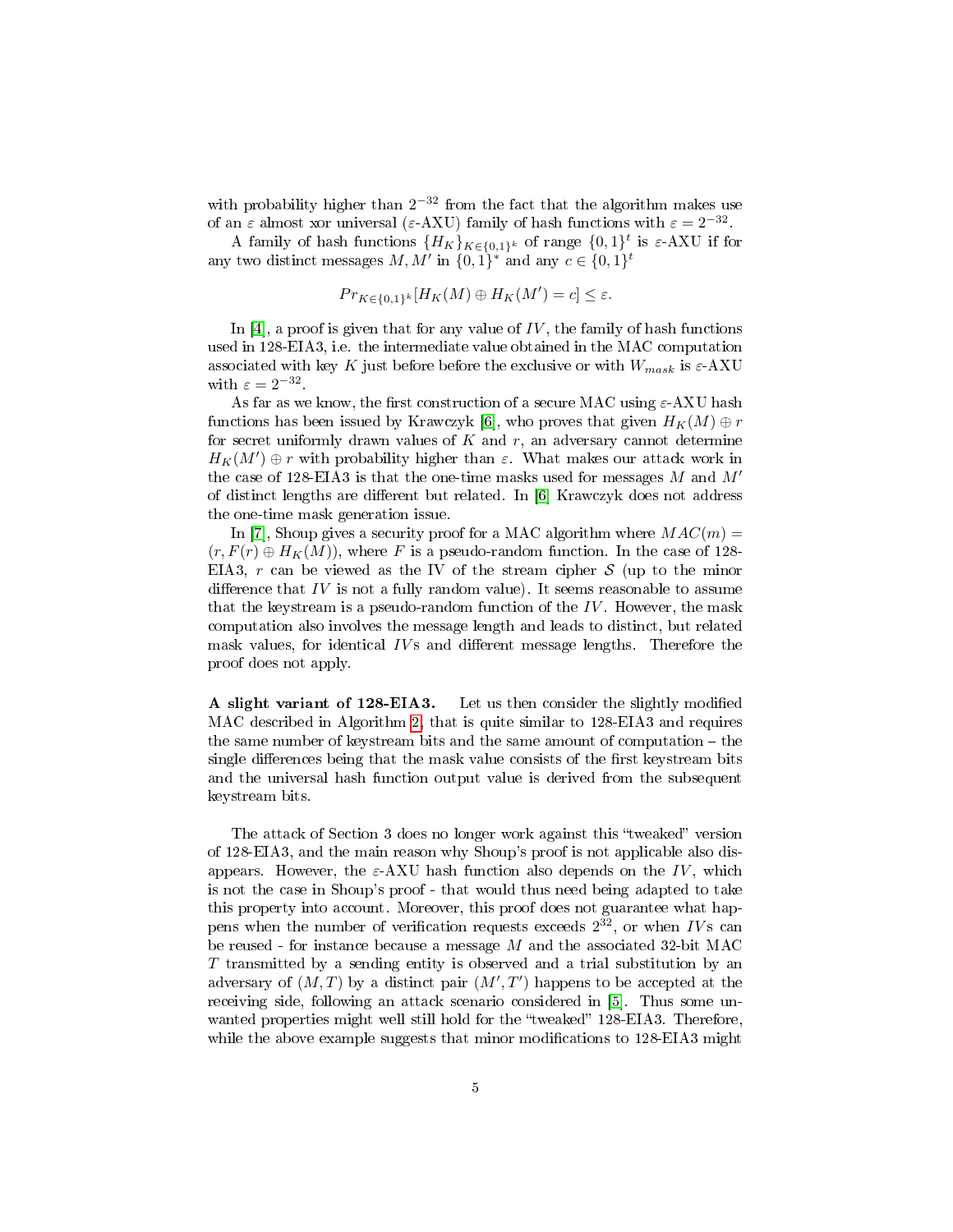<span id="page-5-2"></span>Algorithm 2 A modified version of 128-EIA3

```
Input: IK \in \{0,1\}^k, IV \in \{0,1\}^n, \ell \in \mathbb{N}^*Input: M = (m_0, \ldots, m_{\ell-1}) \in \{0, 1\}^{\ell}(b_0, \ldots, b_{\ell+63}) \leftarrow \mathcal{S}(IK, IV)|_{\ell+63}Taq = 0W_{mask} \leftarrow (b_0, \ldots, b_{31})for i = 0 to \ell - 1 do
    W_i \leftarrow (b_{i+32}, \ldots, b_{i+63})if m_i = 1 then
        Tag \leftarrow Tag \oplus W_iend if
end for
W_{\ell} \leftarrow (b_{\ell+32}, \ldots, b_{\ell+63})Tag \leftarrow Tag \oplus W_{\ell}Tag \leftarrow Tag \oplus W_{mask}return Tag
```
suffice to thwart the attack presented above and remove features that deviate from the Carter-Wegman paradigm, we do not claim that it is fit for purpose in the context of LTE security - since any candidate EIA algorithm obviously has to be studied deeply in the context it is supposed to be used, not only by applying proofs that restrict the attack scenario.

## 5 Conclusion

The attack presented in this note shows that the algorithm 128-EIA3 specified in the preliminary draft  $\lceil 2 \rceil$  does not offer an adequate integrity protection. The identified weakness does neither relate to the core of 128-EIA3 nor to the underlying stream cipher ZUC, but only to the way the mask values are derived from the keystream.[3](#page-5-3)

#### References

- <span id="page-5-1"></span>[1] J.L. Carter and M.N. Wegman. Universal Classes of Hash Functions. Journal of Computer and System Science, 128:143-154, 1979.
- <span id="page-5-0"></span>[2] ETSI/SAGE. Specification of the 3GPP Confidentiality and Integrity Algorithms 128-EEA3 & 128-EIA3. Document 1: 128-EEA3 and 128-EIA3 Specification. Version 1.4, 30th July 2010. Technical report, ETSI, 2010. [http:](http://www.gsmworld.com/documents/EEA3_EIA3_specification_v1_4.pdf) [//www.gsmworld.com/documents/EEA3\\_EIA3\\_specification\\_v1\\_4.pdf.](http://www.gsmworld.com/documents/EEA3_EIA3_specification_v1_4.pdf)

<span id="page-5-3"></span><sup>3</sup>An early version of this note was forwarded to the designers of 128-EIA3, who plan to introduce some modifications in the specification of the mask values to solve the issue.